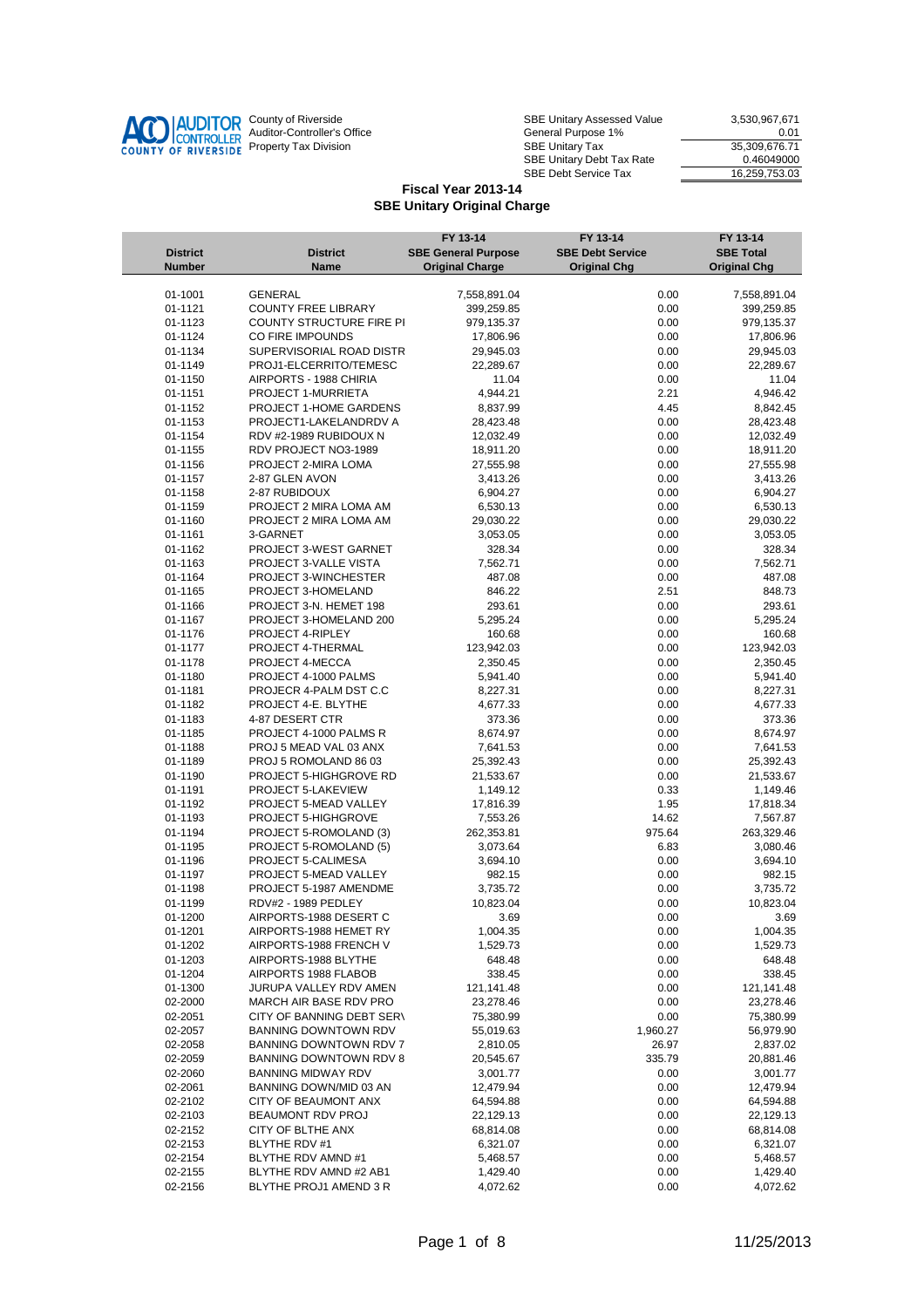

| County of Riverside         | <b>SBE Unitary Assessed Value</b>       | 3.530.967.671 |
|-----------------------------|-----------------------------------------|---------------|
| Auditor-Controller's Office | General Purpose 1%                      | 0.01          |
| Property Tax Division       | 35.309.676.71<br><b>SBE Unitary Tax</b> |               |
|                             | SBE Unitary Debt Tax Rate               | 0.46049000    |
|                             | <b>SBE Debt Service Tax</b>             | 16.259.753.03 |

|                 |                            | FY 13-14                   | FY 13-14                | FY 13-14            |
|-----------------|----------------------------|----------------------------|-------------------------|---------------------|
| <b>District</b> | <b>District</b>            | <b>SBE General Purpose</b> | <b>SBE Debt Service</b> | <b>SBE Total</b>    |
| <b>Number</b>   | Name                       | <b>Original Charge</b>     | <b>Original Chg</b>     | <b>Original Chg</b> |
|                 |                            |                            |                         |                     |
| 02-2157         | BLYTHE PROJ NO 1 03 AN     | 8,473.56                   | 0.00                    | 8,473.56            |
| 02-2170         | <b>CITY OF CALIMESA</b>    | 10,928.42                  | 0.00                    | 10,928.42           |
| 02-2172         | CALIMESA RDV PROJ 1        | 1,117.65                   | 0.00                    | 1,117.65            |
| 02-2173         | <b>CALIMESA CITY FIRE</b>  | 3,015.78                   | 0.00                    | 3,015.78            |
| 02-2190         | CITY OF CANYON LAKE        | 10,897.90                  | 0.00                    | 10,897.90           |
| 02-2191         | CITY OF CANYON LAKE FIRE   | 2,338.83                   | 0.00                    | 2,338.83            |
| 02-2224         | CATHEDRAL CITY FIRE        | 4,197.38                   | 0.00                    | 4,197.38            |
| 02-2225         | CITY OF CATHEDRAL CITY     | 48,108.20                  | 0.00                    | 48,108.20           |
| 02-2226         | CATHEDRAL CITY RDV         | 57,124.89                  | 157.11                  | 57,282.00           |
| 02-2227         | CATHEDRAL CITY RDV #2      | 79,079.83                  | 0.00                    | 79,079.83           |
| 02-2229         | CATHEDRAL CITY RDV #3      | 349,046.93                 | 4,306.93                | 353,353.86          |
| 02-2252         | CITY OF COACHELLA ANX      | 39,808.23                  | 0.00                    | 39,808.23           |
| 02-2253         | COACHELLA RDV PROJ ARE     | 6,990.22                   | 0.00                    | 6,990.22            |
| 02-2254         | COACHELLA RDV PROJ ARE     | 28,684.05                  | 0.00                    | 28,684.05           |
| 02-2255         | COACHELLA RDV PROJ 2-8     | 229.22                     | 0.00                    | 229.22              |
| 02-2256         | COACHELLA RDV PROJ 3       | 19,742.33                  | 0.00                    | 19,742.33           |
| 02-2257         | COACHELLA RDV PROJ 4       | 29,072.39                  | 0.00                    | 29,072.39           |
| 02-2297         | CORONA TEMESCAL CYN R      | 14,924.73                  | 0.00                    | 14,924.73           |
| 02-2300         | CORONA DOWNTOWN RDV A      | 13,377.73                  | 0.00                    | 13,377.73           |
| 02-2301         | CITY OF CORONA DEBT SERV   | 469,714.39                 | 0.00                    | 469,714.39          |
| 02-2302         | CORONA DOWNTOWN RENEV      | 5,179.88                   | 14.51                   | 5,194.39            |
| 02-2304         | CORONA REDEV PROJECT A     | 152,982.96                 | 206.79                  | 153,189.75          |
| 02-2308         | CORONA RDV PROJ A-85AN     | 13,646.11                  | 4.02                    | 13,650.13           |
| 02-2309         | CORONA RDV PROJ A-AMD      | 16,972.44                  | 0.00                    | 16,972.44           |
| 02-2310         | CORONA MAIN ST SO. RDV     | 4,968.60                   | 0.00                    | 4,968.60            |
| 02-2318         | CORONA RDV PROJ A-AMEN     | 16,962.39                  | 0.00                    | 16,962.39           |
| 02-2321         | CITY OF DESERT HOT SPRINC  | 37,977.37                  | 0.00                    | 37,977.37           |
| 02-2323         | DESERT HOT SPGS RDV 1      | 76,181.72                  | 1,943.02                | 78,124.74           |
| 02-2327         | DESERT HOT SPGS RDV 2      | 9,831.28                   | 79.22                   | 9,910.50            |
| 02-2328         | DHS #1&2 RDV 98 ANX AB     | 19,859.16                  | 0.00                    | 19,859.16           |
| 02-2352         | CITY OF LAKE ELSINORE ANX  | 62,417.98                  | 0.00                    | 62,417.98           |
| 02-2353         | RANCHO LAGUNA RDV 1        | 137,198.21                 | 158.98                  | 137,357.19          |
| 02-2354         | RANCHO LAGUNA RDV 2        | 111,831.57                 | 52.99                   | 111,884.57          |
| 02-2355         | RANCHO LAGUNA RDV 3        | 21,774.71                  | 0.00                    | 21,774.71           |
| 02-2374         | LA QUINTA NO-LOW           | 22,143.76                  | 0.00                    | 22,143.76           |
| 02-2375         | CITY OF LA QUINTA          | 37,884.46                  | 0.00                    | 37,884.46           |
| 02-2376         | CITY OF LA QUINTA RDV      | 487,887.62                 | 0.00                    | 487,887.62          |
| 02-2378         | LA QUINTA PROJECT #2       | 182,714.98                 | 0.00                    | 182,714.98          |
| 02-2405         | HEMET REDEVELOPMENT AG     | 78,509.54                  | 952.59                  | 79,462.13           |
| 02-2407         | CITY OF HEMET BASIC AREA : | 186,897.88                 | 0.00                    | 186,897.88          |
| 02-2412         | HEMET FARMERS FAIR RDV     | 2,114.57                   | 0.00                    | 2,114.57            |
| 02-2413         | HEMET WESTON PARK RDV      | 2,601.56                   | 0.00                    | 2,601.56            |
| 02-2414         | HEMET DOWNTOWN RDV         | 1,662.43                   | 0.00                    | 1,662.43            |
| 02-2415         | COMBINED COMMERCIAL RD     | 10,846.98                  | 0.00                    | 10,846.98           |
| 02-2425         | CONSOL. WHITEWATER RDV     | 412,923.75                 | 0.00                    | 412,923.75          |
| 02-2441         | CITY OF INDIAN WELLS       | 9,897.37                   | 0.00                    | 9,897.37            |
| 02-2448         | INDIAN WELLS NO-LOW        | 8,676.18                   | 0.00                    | 8,676.18            |
| 02-2451         | CITY OF INDIO DEBT SERV    | 125,850.47                 | 0.00                    | 125,850.47          |
| 02-2452         | INDIO CENTRE RENEWAL P     | 134,361.60                 | 0.00                    | 134,361.60          |
| 02-2453         | INDIO CENTRE RENEWAL P     | 37,577.28                  | 0.00                    | 37,577.28           |
| 02-2454         | DATE CAPITAL PROJ          | 55,063.25                  | 0.00                    | 55,063.25           |
| 02-2463         | INDIO MERGER RDV PROJ      | 24,543.56                  | 0.00                    | 24,543.56           |
| 02-2490         | CITY OF MORENO VALLEY      | 188,031.94                 | 0.00                    | 188,031.94          |
| 02-2492         | MORENO VALLEY RDV          | 140,158.59                 | 0.00                    | 140,158.59          |
| 02-2493         | MORENO VALLEY FIRE         | 41,846.50                  | 0.00                    | 41,846.50           |
| 02-2494         | CITY OF MORENO VALLEY LIB  | 10,410.10                  | 0.00                    | 10,410.10           |
| 02-2495         | <b>CITY OF MURRIETA</b>    | 87,918.20                  | 0.00                    | 87,918.20           |
| 02-2498         | CITY OF MURRIETA LIBRARY   | 10,536.35                  | 0.00                    | 10,536.35           |
| 02-2499         | MURRIETA RDV PROJ AB12     | 42,180.72                  | 0.00                    | 42,180.72           |
| 02-2500         | MURIETTA RDV 2006 AMEND /  | 6,737.48                   | 0.00                    | 6,737.48            |
| 02-2501         | CITY OF NORCO              | 49,495.31                  | 0.00                    | 49,495.31           |
| 02-2505         | NORCO REDV PROJ 1          | 21,286.83                  | 17.88                   | 21,304.71           |
| 02-2506         | NORCO REDV 84 ANX          | 146,518.72                 | 264.38                  | 146,783.10          |
| 02-2507         | NORCO RDV AMEND 3          | 1,419.52                   | 0.00                    | 1,419.52            |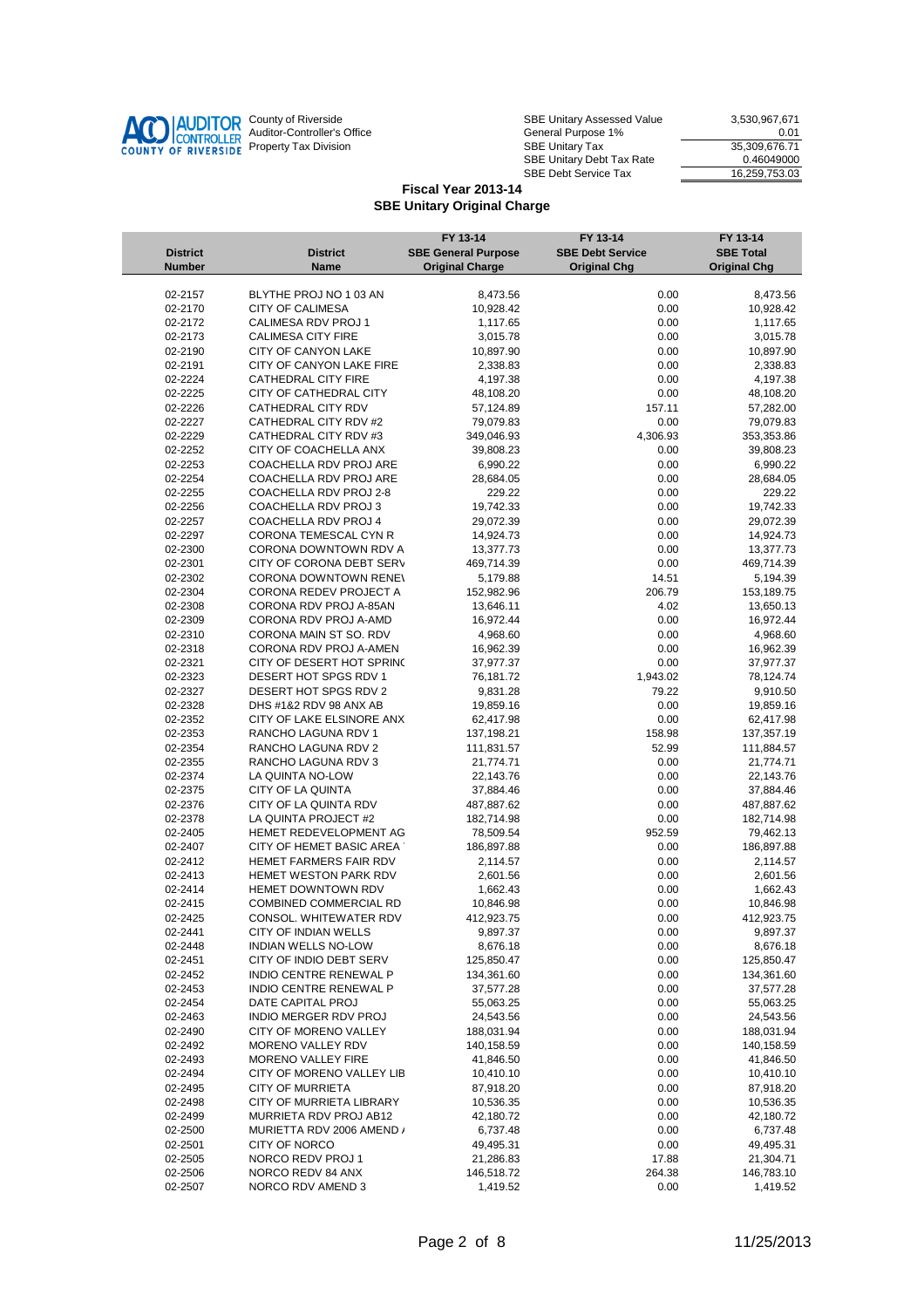

| County of Riverside         | SBE Unitary Assessed Value              | 3.530.967.671 |
|-----------------------------|-----------------------------------------|---------------|
| Auditor-Controller's Office | General Purpose 1%                      | 0.01          |
| Property Tax Division       | 35.309.676.71<br><b>SBE Unitary Tax</b> |               |
|                             | <b>SBE Unitary Debt Tax Rate</b>        | 0.46049000    |
|                             | <b>SBE Debt Service Tax</b>             | 16,259,753.03 |

|                    |                                                     | FY 13-14                   | FY 13-14                | FY 13-14                |
|--------------------|-----------------------------------------------------|----------------------------|-------------------------|-------------------------|
| <b>District</b>    | <b>District</b>                                     | <b>SBE General Purpose</b> | <b>SBE Debt Service</b> | <b>SBE Total</b>        |
| <b>Number</b>      | Name                                                | <b>Original Charge</b>     | <b>Original Chg</b>     | <b>Original Chg</b>     |
|                    |                                                     |                            |                         |                         |
| 02-2580            | CITY OF PALM DESERT                                 | 51,666.99                  | 0.00                    | 51,666.99               |
| 02-2582            | PALM DESERT REDVEV PROJ                             | 368,496.11                 | 0.00                    | 368,496.11              |
| 02-2583            | PALM DESERT REDV 82 AN                              | 424,301.87                 | 0.00                    | 424,301.87              |
| 02-2584            | PALM DESERT RDV 2                                   | 142,368.39                 | 0.00                    | 142,368.39              |
| 02-2586            | PALM DESERT RDV 3                                   | 26,251.59                  | 0.00                    | 26,251.59               |
| 02-2587            | PALM DESERT RDV 4                                   | 92,807.77                  | 0.00                    | 92,807.77               |
| 02-2590            | PALM DESERT NO-LOW                                  | 15,443.02                  | 0.00                    | 15,443.02               |
| 02-2601            | CITY OF PALM SPRINGS DEBT                           | 490,347.35                 | 0.00                    | 490,347.35              |
| 02-2607            | PALM SPRGS CENT BUS REDI                            | 22,196.68                  | 0.00                    | 22,196.68               |
| 02-2608            | CITY OF PALM SPGS TAQ-AND                           | 23,299.50                  | 145.16                  | 23,444.66               |
| 02-2613            | OASIS RDV PROJECT                                   | 2,431.67                   | 0.00                    | 2,431.67                |
| 02-2614            | N.PALM CANYON RDV                                   | 12,368.42                  | 0.00                    | 12,368.42               |
| 02-2615            | HIGHLAND-GATEWAY RDV                                | 4,222.63                   | 0.00                    | 4,222.63                |
| 02-2616            | RAMON-BOGIE RDV PROJ                                | 10,178.62                  | 0.00                    | 10,178.62               |
| 02-2617            | SO. PALM CANYON RDV                                 | 8,466.01                   | 0.00                    | 8,466.01                |
| 02-2618            | <b>BARISTO-FARRELL RDV</b>                          | 33,915.06                  | 0.00                    | 33,915.06               |
| 02-2622            | PALM SPRINGS RDV PROJ 9                             | 25,479.76                  | 0.00                    | 25,479.76               |
| 02-2623            | PALM SPRINGS CANYON RDV<br><b>CITY OF PERRIS</b>    | 10,854.68<br>101,091.82    | 0.00                    | 10,854.68               |
| 02-2651            |                                                     |                            | 0.00                    | 101,091.82              |
| 02-2655            | RDV PROJ 1987                                       | 17,637.20                  | 0.00                    | 17,637.20               |
| 02-2656            | PERRIS RDV PROJECT C &                              | 191,922.17                 | 388.09                  | 192,310.26              |
| 02-2657            | PERRIS RDV PROJECT 94<br><b>RANCHO MIRAGE</b>       | 24,765.74                  | 0.00                    | 24,765.74               |
| 02-2681<br>02-2682 |                                                     | 35,291.24                  | 0.00                    | 35,291.24               |
|                    | RANCHO MIRAGE WHITEWAT                              | 245,665.38                 | 0.00                    | 245,665.38              |
| 02-2684            | RANCHO MIRAGE FIRE ASMT                             | 1,157.68                   | 0.00                    | 1,157.68                |
| 02-2690            | RANCHO MIRAGE RDV-84 P                              | 284,807.36                 | 0.00                    | 284,807.36              |
| 02-2691            | RANCHO MIRAGE LIBRARY                               | 597.92                     | 0.00                    | 597.92                  |
| 02-2701            | CITY OF RIVERSIDE DEBT SV<br>SYCAMORE CYN BOX SPRGS | 562,130.72                 | 36,877.50               | 599,008.22              |
| 02-2703<br>02-2704 | SYC/BOX SPRGS-IND PK RDV                            | 45,794.30<br>723.62        | 25.07                   | 45,819.37<br>723.62     |
| 02-2705            | RIV MALL & WHITE PK - 85 AN.                        | 5,636.11                   | 0.00<br>0.00            | 5,636.11                |
| 02-2706            | RIVERSIDE MALL & WHITE PK                           | 76,666.97                  | 270.25                  |                         |
| 02-2707            | RIV MALL & WHITE PK RENEW                           | 259,397.49                 | 1,902.91                | 76,937.21<br>261,300.40 |
| 02-2708            | CASA BLANCA REDEVEL PR                              | 39,857.66                  | 72.72                   | 39,930.38               |
| 02-2709            | AIRPORT INDUST REDEVEL                              | 28,723.44                  | 82.90                   | 28,806.34               |
| 02-2710            | AIRPORT INDUS REDEV PR                              | 24,489.45                  | 18.61                   | 24,508.07               |
| 02-2711            | EASTSIDE REDEVELOPMENT                              | 2,031.75                   | 10.45                   | 2,042.20                |
| 02-2712            | CENTRAL INDUSTRIAL RED                              | 21,959.58                  | 86.07                   | 22,045.66               |
| 02-2713            | ARLINGTON CENTER PROJ                               | 4,318.01                   | 23.76                   | 4,341.77                |
| 02-2714            | CENTRAL INDUST RDV - 85                             | 25,391.94                  | 9.30                    | 25,401.24               |
| 02-2715            | AIRPORT INDUST RDV - 85                             | 8,579.63                   | 23.05                   | 8,602.68                |
| 02-2716            | CENTRAL INDUST RDV 98                               | 524.34                     | 0.00                    | 524.34                  |
| 02-2717            | MAGNOLIA CENTER RDV PR                              | 16,667.21                  | 0.00                    | 16,667.21               |
| 02-2718            | ARLINGTON AMND 3 RDV A                              | 20,659.06                  | 0.00                    | 20,659.06               |
| 02-2719            | LA SIERRA/ARLANZA RDV                               | 73,650.40                  | 0.00                    | 73,650.40               |
| 02-2724            | ARLINGTON NO 3 04AX AB                              | 4,075.68                   | 0.00                    | 4,075.68                |
| 02-2725            | ARLINGTON NO 3 04AX E&                              | 2,369.96                   | 0.00                    | 2,369.96                |
| 02-2726            | HUNTER PARK/NORTHSIDE                               | 34,942.25                  | 0.00                    | 34,942.25               |
| 02-2802            | CITY OF SAN JACINTO ANX                             | 49,564.81                  | 0.00                    | 49,564.81               |
| 02-2803            | CITY OF SAN JACINTO RD                              | 56,411.23                  | 180.06                  | 56,591.29               |
| 02-2804            | SOBOBA SPRGS RDV PLT P                              | 5,393.36                   | 127.82                  | 5,521.18                |
| 02-2805            | SAN JACINTO RDV AMEND                               | 7,254.48                   | 0.00                    | 7,254.48                |
| 02-2900            | <b>CITY OF TEMECULA</b>                             | 70,474.74                  | 0.00                    | 70,474.74               |
| 02-2910            | TEMECULA PROJ #1 - 198                              | 123,270.33                 | 0.00                    | 123,270.33              |
| 02-2917            | CITY OF TEMECULA INC DISPI                          | 10,692.43                  | 0.00                    | 10,692.43               |
| 02-3100            | <b>CITY OF MENIFEE</b>                              | 12,637.80                  | 0.00                    | 12,637.80               |
| 02-3110            | CITY OF MENIFEE FIRE PROTI                          | 12,109.16                  | 0.00                    | 12,109.16               |
| 02-3200            | <b>CITY OF WILDOMAR</b>                             | 4,439.29                   | 0.00                    | 4,439.29                |
| 02-3210            | CITY OF WILDOMAR FIRE PRC                           | 4,565.70                   | 0.00                    | 4,565.70                |
| 02-3400            | <b>CITY OF EASTVALE</b>                             | 657.72                     | 0.00                    | 657.72                  |
| 02-3410            | CITY OF EASTVALE FIRE PRO                           | 1,447.50                   | 0.00                    | 1,447.50                |
| 02-3500            | CITY OF JURUPA VALLEY                               | 1,647.19                   | 0.00                    | 1,647.19                |
| 03-0004            | YUCAIPA UNIFIED SCHOOL                              | 41,642.12                  | 0.00                    | 41,642.12               |
| 03-0009            | SAN BERNARDINO VAL COM (                            | 7,226.67                   | 5,424.95                | 12,651.62               |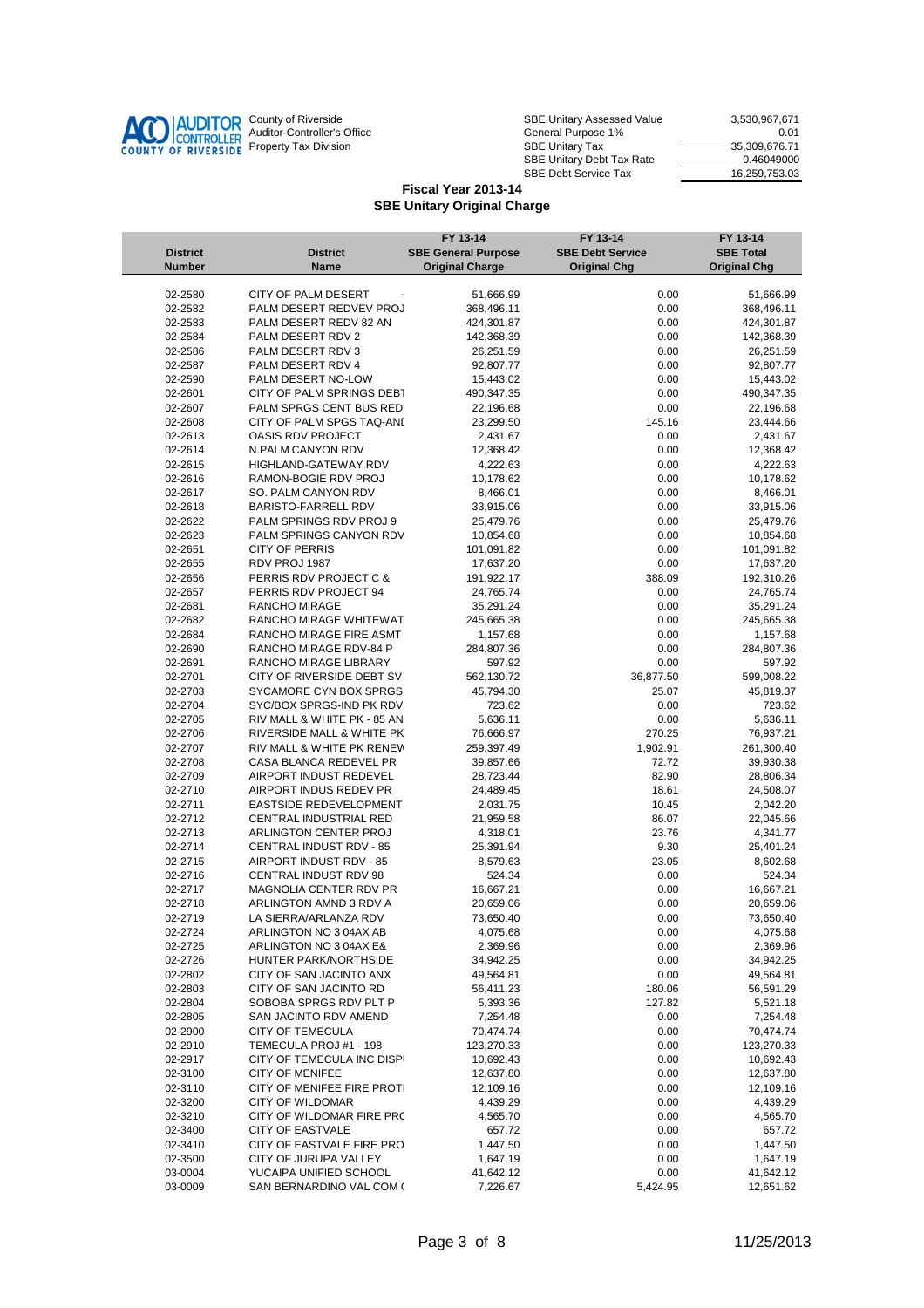

| County of Riverside         | SBE Unitary Assessed Value              | 3.530.967.671 |
|-----------------------------|-----------------------------------------|---------------|
| Auditor-Controller's Office | General Purpose 1%                      | 0.01          |
| Property Tax Division       | 35.309.676.71<br><b>SBE Unitary Tax</b> |               |
|                             | <b>SBE Unitary Debt Tax Rate</b>        | 0.46049000    |
|                             | <b>SBE Debt Service Tax</b>             | 16,259,753.03 |

|                 |                                 | FY 13-14                   | FY 13-14                | FY 13-14            |
|-----------------|---------------------------------|----------------------------|-------------------------|---------------------|
| <b>District</b> | <b>District</b>                 | <b>SBE General Purpose</b> | <b>SBE Debt Service</b> | <b>SBE Total</b>    |
| <b>Number</b>   | Name                            | <b>Original Charge</b>     | <b>Original Chg</b>     | <b>Original Chg</b> |
|                 |                                 |                            |                         |                     |
| 03-0018         | COLTON JOINT UNIFIED SCHO       | 6,117.36                   | 1,921.58                | 8,038.94            |
| 03-0501         | ALVORD UNIFIED SCHOOL           | 307,368.11                 | 149,231.60              | 456,599.71          |
| 03-0801         | <b>BANNING UNIFIED SCHOOL</b>   | 235,172.66                 | 87,639.21               | 322,811.87          |
| 03-1101         | BEAUMONT UNIFIED SCHOOL         | 245,336.73                 | 58,725.77               | 304,062.50          |
| 03-1601         | COACHELLA VALLEY UNIFIED        | 399,961.90                 | 229,221.36              | 629,183.26          |
| 03-1701         | CORONA NORCO UNIFIED SCI        | 1,071,886.87               | 191,407.76              | 1,263,294.63        |
| 03-2001         | DESERT SANDS UNIFIED SCH        | 808,380.51                 | 524,567.86              | 1,332,948.37        |
| 03-2201         | DESERT CENTER UNIFIED SC        | 162,652.31                 | 0.00                    | 162,652.31          |
| 03-2301         | LAKE ELSINORE UNIFIED           | 505,005.20                 | 0.00                    | 505,005.20          |
| 03-3201         | HEMET UNIFIED SCHOOL            | 719,881.42                 | 270,970.00              | 990,851.42          |
| 03-3601         | JURUPA UNIFIED SCHOOL           | 560,137.09                 | 128,449.80              | 688,586.89          |
| 03-3901         | MENIFEE SCHOOL                  | 30,153.93                  | 27,587.63               | 57,741.56           |
| 03-4201         | MORENO VALLEY UNIFIED SC        | 478,122.98                 | 94,670.41               | 572,793.39          |
| 03-4501         | <b>MURRIETA UNIFIED</b>         | 309,655.70                 | 0.00                    | 309,655.70          |
| 03-4520         | MURRIETA UNIFIED B & I          | 0.00                       | 86,316.73               | 86,316.73           |
| 03-4701         | NUVIEW SCHOOL                   | 36,166.52                  | 18,550.29               | 54,716.81           |
| 03-5101         | PALM SPRINGS UNIFIED SCHO       | 1,044,934.54               | 0.00                    | 1,044,934.54        |
| 03-5128         | PALM SPRINGS UNIF B &           | 0.00                       | 786,419.38              | 786,419.38          |
| 03-5301         | PALO VERDE UNIFIED SCHOC        | 372,577.36                 | 55,856.26               | 428,433.61          |
| 03-5401         | PALO VERDE COMMUNITY CC         | 65,158.02                  | 0.00                    | 65,158.02           |
| 03-5701         | PERRIS SCHOOL                   | 25,995.42                  | 11,035.76               | 37,031.18           |
| 03-5801         | RIVERSIDE UNIFIED SCHOOL        | 1,158,489.44               | 176,708.22              | 1,335,197.66        |
| 03-6101         | ROMOLAND SCHOOL                 | 13,429.50                  | 0.00                    | 13,429.50           |
| 03-6301         | SAN JACINTO UNIFIED SCHOO       | 158,272.28                 | 56,751.30               | 215,023.58          |
| 03-6501         | <b>TEMECULA UNIFIED</b>         | 431,636.95                 | 0.00                    | 431,636.95          |
| 03-6520         | TEMECULA UNIFIED B & I          | 0.00                       | 175,903.95              | 175,903.95          |
| 03-8001         | VAL VERDE UNIF                  | 97,151.54                  | 26,019.60               | 123, 171. 13        |
| 03-8601         | PERRIS UNION HIGH SCHOOL        | 402,426.75                 | 161,008.24              | 563,435.00          |
| 03-9001         | DESERT COMMUNITY COLLE(         | 555,395.64                 | 257,884.74              | 813,280.38          |
| 03-9101         | RIVERSIDE CITY COMMUNITY        | 540,227.86                 | 206,708.67              | 746,936.52          |
| 03-9201         | MT SAN JACINTO JUNIOR COL       | 374,035.06                 | 0.00                    | 374,035.06          |
| 03-9830         | ELSINORE AREA ELEM SCHO         | 256,020.65                 | 0.00                    | 256,020.65          |
| 03-9831         | PERRIS AREA ELEM SCHOOL         | 247,654.97                 | 0.00                    | 247,654.97          |
| 03-9832         | PERRIS JR HIGH AREA FUND        | 165,100.32                 | 0.00                    | 165,100.32          |
| 03-9896         | RIV. CO. OFFICE OF EDUCATIV     | 1,107,534.24               | 0.00                    | 1,107,534.24        |
| 04-1110         | RIV CO REG PARK & OPEN SF       | 33,115.77                  | 0.00                    | 33,115.77           |
| 04-1351         | FLOOD CONTROL ADMINISTR.        | 58,377.62                  | 0.00                    | 58,377.62           |
| 04-1361         | FLOOD CONTROL ZONE 1            | 145,166.55                 | 0.00                    | 145,166.55          |
| 04-1362         | FLOOD CONTROL ZONE 2            | 155,711.70                 | 0.00                    | 155,711.70          |
| 04-1363         | FLOOD CONTROL ZONE 3            | 32,001.01                  | 0.00                    | 32,001.01           |
| 04-1364         | FLOOD CONTROL ZONE 4            | 274,269.48                 | 0.00                    | 274,269.48          |
| 04-1365         | FLOOD CONTROL ZONE 5            | 56,259.59                  | 0.00                    | 56,259.59           |
| 04-1366         | FLOOD CONTROL ZONE 6            | 111,011.95                 | 0.00                    | 111,011.95          |
| 04-1367         | FLOOD CONTROL ZONE 7            | 48,449.57                  | 0.00                    | 48,449.57           |
| 04-1376         | FLOOD ZN 6 ANX 1                | 2,858.95                   | 0.00                    | 2,858.95            |
| 04-1701         | COUNTY SERVICE AREA 1 *         | 125.04                     | 0.00                    | 125.04              |
| 04-1702         | COUNTY SERVICE AREA 2 *         | 14.35                      | 0.00                    | 14.35               |
| 04-1713         | COUNTY SERVICE AREA 12 *        | 54.27                      | 0.00                    | 54.27               |
| 04-1714         | COUNTY SERVICE AREA 13 *        | 207.04                     | 0.00                    | 207.04              |
| 04-1716         | COUNTY SERVICE AREA 15 *        | 506.19                     | 0.00                    | 506.19              |
| 04-1718         | COUNTY SERVICE AREA 17 *        | 52.38                      | 0.00                    | 52.38               |
| 04-1722         | COUNTY SERVICE AREA 20 *        | 9.57                       | 0.00                    | 9.57                |
| 04-1723         | COUNTY SERVICE AREA 21 *        | 244.57                     | 0.00                    | 244.57              |
| 04-1724         | COUNTY SERVICE AREA 22 *        | 60.49                      | 0.00                    | 60.49               |
| 04-1725         | COUNTY SERVICE AREA 23 *        | 26.75                      | 0.00                    | 26.75               |
| 04-1726         | COUNTY SERVICE AREA 24 *        | 2.81                       | 0.00                    | 2.81                |
| 04-1729         | COUNTY SERVICE AREA 27 *        | 607.68                     | 0.00                    | 607.68              |
| 04-1733         | COUNTY SERVICE AREA 30 *        | 201.62                     | 0.00                    | 201.62              |
| 04-1734         | SERVICE AREA #33 MENIFEE        | 71.67                      | 0.00                    | 71.67               |
| 04-1736         | COUNTY SERVICE AREA 33 *        | 935.47                     | 0.00                    | 935.47              |
| 04-1739         | COUNTY SERVICE AREA 36 *        | 2,231.67                   | 0.00                    | 2,231.67            |
| 04-1742         | COUNTY SERVICE AREA 38 *        | 2,239.84                   | 0.00                    | 2,239.84            |
| 04-1745         | <b>COUNTY SERVICE AREA 41 *</b> | 3,323.36                   | 0.00                    | 3,323.36            |
| 04-1747         | COUNTY SERVICE AREA 43 *        | 501.88                     | 0.00                    | 501.88              |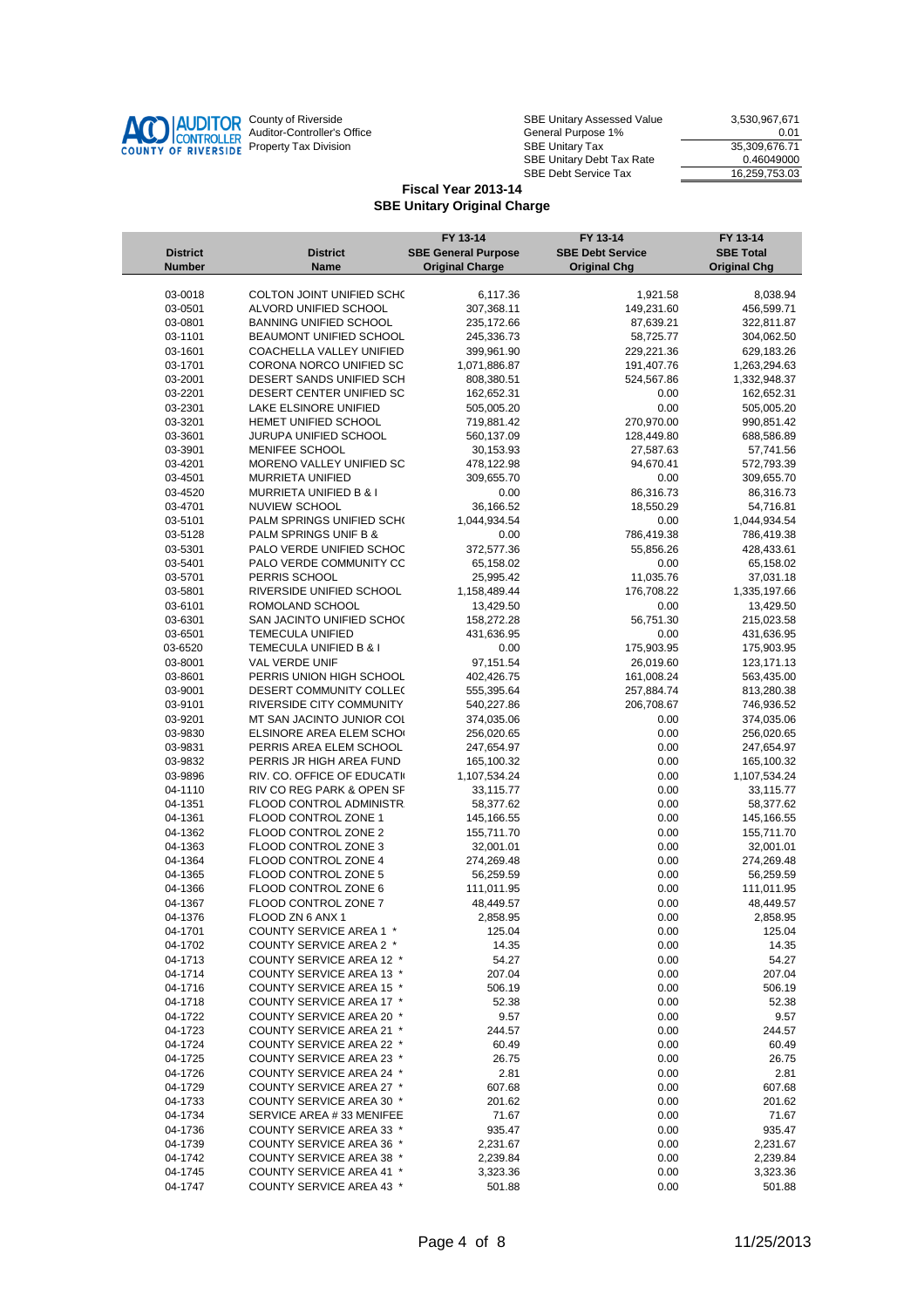

| County of Riverside         | <b>SBE Unitary Assessed Value</b>       | 3.530.967.671 |
|-----------------------------|-----------------------------------------|---------------|
| Auditor-Controller's Office | General Purpose 1%                      | 0.01          |
| Property Tax Division       | 35.309.676.71<br><b>SBE Unitary Tax</b> |               |
|                             | SBE Unitary Debt Tax Rate               | 0.46049000    |
|                             | <b>SBE Debt Service Tax</b>             | 16.259.753.03 |

|                    |                                                           | FY 13-14                   | FY 13-14                | FY 13-14            |
|--------------------|-----------------------------------------------------------|----------------------------|-------------------------|---------------------|
| <b>District</b>    | <b>District</b>                                           | <b>SBE General Purpose</b> | <b>SBE Debt Service</b> | <b>SBE Total</b>    |
| <b>Number</b>      | <b>Name</b>                                               | <b>Original Charge</b>     | <b>Original Chg</b>     | <b>Original Chg</b> |
|                    |                                                           |                            |                         |                     |
| 04-1751            | COUNTY SERVICE AREA 46 *                                  | 604.41                     | 0.00                    | 604.41              |
| 04-1752            | COUNTY SERVICE AREA 47 *                                  | 590.19                     | 0.00                    | 590.19              |
| 04-1756            | <b>COUNTY SERVICE AREA 51</b>                             | 4,496.66                   | 0.00                    | 4,496.66            |
| 04-1757            | COUNTY SERVICE AREA 52 *                                  | 729.80                     | 0.00                    | 729.80              |
| 04-1758            | COUNTY SERVICE AREA 53 *                                  | 8.80                       | 0.00                    | 8.80                |
| 04-1765            | COUNTY SERVICE AREA 59 *                                  | 148.45                     | 0.00                    | 148.45              |
| 04-1766            | <b>COUNTY SERVICE AREA 60 *</b>                           | 261.25                     | 0.00                    | 261.25              |
| 04-1768            | <b>COUNTY SERVICE AREA 62</b>                             | 1,775.56                   | 0.00                    | 1,775.56            |
| 04-1774            | COUNTY SERVICE AREA 67 *                                  | 213.14                     | 0.00                    | 213.14              |
| 04-1776            | <b>COUNTY SERVICE AREA 69</b>                             | 2,073.19                   | 0.00                    | 2,073.19            |
| 04-1777            | COUNTY SERVICE AREA 70 *<br>COUNTY SERVICE AREA 72 *      | 1,175.75                   | 0.00                    | 1,175.75            |
| 04-1779            | COUNTY SERVICE AREA 73 *                                  | 218.57                     | 0.00                    | 218.57              |
| 04-1781            |                                                           | 80.97                      | 0.00                    | 80.97               |
| 04-1782            | COUNTY SERVICE AREA 74 *                                  | 1,999.68                   | 0.00                    | 1,999.68            |
| 04-1783            | <b>COUNTY SERVICE AREA 75 *</b>                           | 187.51                     | 0.00                    | 187.51              |
| 04-1788            | COUNTY SERVICE AREA 80 *<br><b>COUNTY SERVICE AREA 82</b> | 4,748.55                   | 0.00<br>0.00            | 4,748.55            |
| 04-1791<br>04-1792 | COUNTY SERVICE AREA 84- N                                 | 34.28<br>269.49            | 0.00                    | 34.28<br>269.49     |
|                    | COUNTY SERVICE AREA 84 *                                  |                            |                         |                     |
| 04-1793<br>04-1794 | COUNTY SERVICE AREA 85 *                                  | 2,281.68                   | 0.00                    | 2,281.68            |
|                    | COUNTY SERVICE AREA 86 *                                  | 6,007.32                   | 0.00                    | 6,007.32            |
| 04-1795<br>04-1796 | COUNTY SERVICE AREA 87 *                                  | 9,570.48                   | 0.00<br>0.00            | 9,570.48            |
|                    | SERVICE AREA # 86 MENIFEE                                 | 250.46                     |                         | 250.46              |
| 04-1798            | COUNTY SERVICE AREA 89 *                                  | 1,268.21                   | 0.00                    | 1,268.21            |
| 04-1799            |                                                           | 208.09                     | 0.00                    | 208.09              |
| 04-1802<br>04-1803 | COUNTY SERVICE AREA 91 *                                  | 393.02                     | 0.00                    | 393.02              |
|                    | COUNTY SERVICE AREA 92 *<br>COUNTY SERVICE AREA 93 *      | 9.69                       | 0.00                    | 9.69                |
| 04-1804            | <b>COUNTY SERVICE AREA 94 *</b>                           | 2,573.09                   | 0.00                    | 2,573.09<br>39.24   |
| 04-1805<br>04-1808 | COUNTY SERVICE AREA 97 *                                  | 39.24<br>465.04            | 0.00<br>0.00            | 465.04              |
| 04-1814            | <b>COUNTY SERVICE AREA 102</b>                            | 46.27                      | 0.00                    | 46.27               |
| 04-1815            | COUNTY SERVICE AREA 103                                   | 138.41                     | 0.00                    | 138.41              |
| 04-1816            | <b>COUNTY SERVICE AREA 104</b>                            | 1,407.89                   | 0.00                    | 1,407.89            |
| 04-1817            | <b>COUNTY SERVICE AREA 105</b>                            | 394.81                     | 0.00                    | 394.81              |
| 04-1820            | <b>COUNTY SERVICE AREA 108</b>                            | 122.24                     | 0.00                    | 122.24              |
| 04-1825            | <b>COUNTY SERVICE AREA 113</b>                            | 503.28                     | 0.00                    | 503.28              |
| 04-1837            | <b>COUNTY SERVICE AREA 125</b>                            | 50.18                      | 0.00                    | 50.18               |
| 04-1838            | <b>COUNTY SERVICE AREA 126</b>                            | 3,653.13                   | 0.00                    | 3,653.13            |
| 04-1845            | <b>COUNTY SERVICE AREA 145*</b>                           | 2,346.15                   | 0.00                    | 2,346.15            |
| 04-1850            | SERVICE AREA # 145 - MENIFI                               | 131.05                     | 0.00                    | 131.05              |
| 04-1854            | RANCHO MIRAGE CSD FIRE                                    | 12,994.87                  | 0.00                    | 12,994.87           |
| 04-1855            | RANCHO MIRAGE CSD LIBRAF                                  | 5,421.67                   | 0.00                    | 5,421.67            |
| 04-4005            | SUMMIT CEMETERY DISTRICT                                  | 27,175.50                  | 0.00                    | 27,175.50           |
| 04-4015            | COACHELLA VALLEY PUBLIC (                                 | 10,375.93                  | 0.00                    | 10,375.93           |
| 04-4018            | ELSINORE VALLEY CEMETER'                                  | 10,474.30                  | 0.00                    | 10,474.30           |
| 04-4025            | MURRIETA CEMETERY                                         | 2,443.24                   | 0.00                    | 2,443.24            |
| 04-4031            | PALM SPRINGS PUBLIC CEME                                  | 5,620.07                   | 0.00                    | 5,620.07            |
| 04-4035            | PALO VERDE CEMETERY                                       | 7,288.09                   | 0.00                    | 7,288.09            |
| 04-4038            | PERRIS VALLEY CEMETERY                                    | 4,514.70                   | 0.00                    | 4,514.70            |
| 04-4041            | SAN JACINTO VALLEY CEMET                                  | 8,152.90                   | 0.00                    | 8,152.90            |
| 04-4045            | TEMECULA PUBLIC CEMETER                                   | 5,471.24                   | 0.00                    | 5,471.24            |
| 04-4047            | <b>WILDOMAR CEMETERY</b>                                  | 5,433.69                   | 0.00                    | 5,433.69            |
| 04-4110            | CATHEDRAL CITY COM SVC                                    | 6,440.41                   | 0.00                    | 6,440.41            |
| 04-4111            | CATHEDRAL CITY COM SVC Z                                  | 327.29                     | 0.00                    | 327.29              |
| 04-4112            | CATHEDRAL CITY CON SVC Z                                  | 13,339.59                  | 0.00                    | 13,339.59           |
| 04-4121            | EDGEMONT COMMUNITY SER                                    | 9,224.44                   | 0.00                    | 9,224.44            |
| 04-4126            | EDGEMONT COM SERV DIST I                                  | 163.04                     | 0.00                    | 163.04              |
| 04-4151            | JURUPA COMMUNITY SERVIC                                   | 60,827.36                  | 0.00                    | 60,827.36           |
| 04-4156            | JURUPA COM SERV DIST ILL 2                                | 192.62                     | 0.00                    | 192.62              |
| 04-4157            | JURUPA COMM SERV IMP 2                                    | 2,930.27                   | 0.00                    | 2,930.27            |
| 04-4158            | JURUPA COMM SERV IMP 3                                    | 3,186.80                   | 0.00                    | 3,186.80            |
| 04-4171            | SANTA ROSA COMMUNITY SE                                   | 2,039.87                   | 0.00                    | 2,039.87            |
| 04-4251            | RUBIDOUX COMMUNITY SERV                                   | 45,712.88                  | 0.00                    | 45,712.88           |
| 04-4266            | MURRIETA CITY ZONE OF BEN                                 | 486.81                     | 0.00                    | 486.81              |
| 04-4270            | MORENO VALLEY COMM SVC                                    | 1,663.21                   | 0.00                    | 1,663.21            |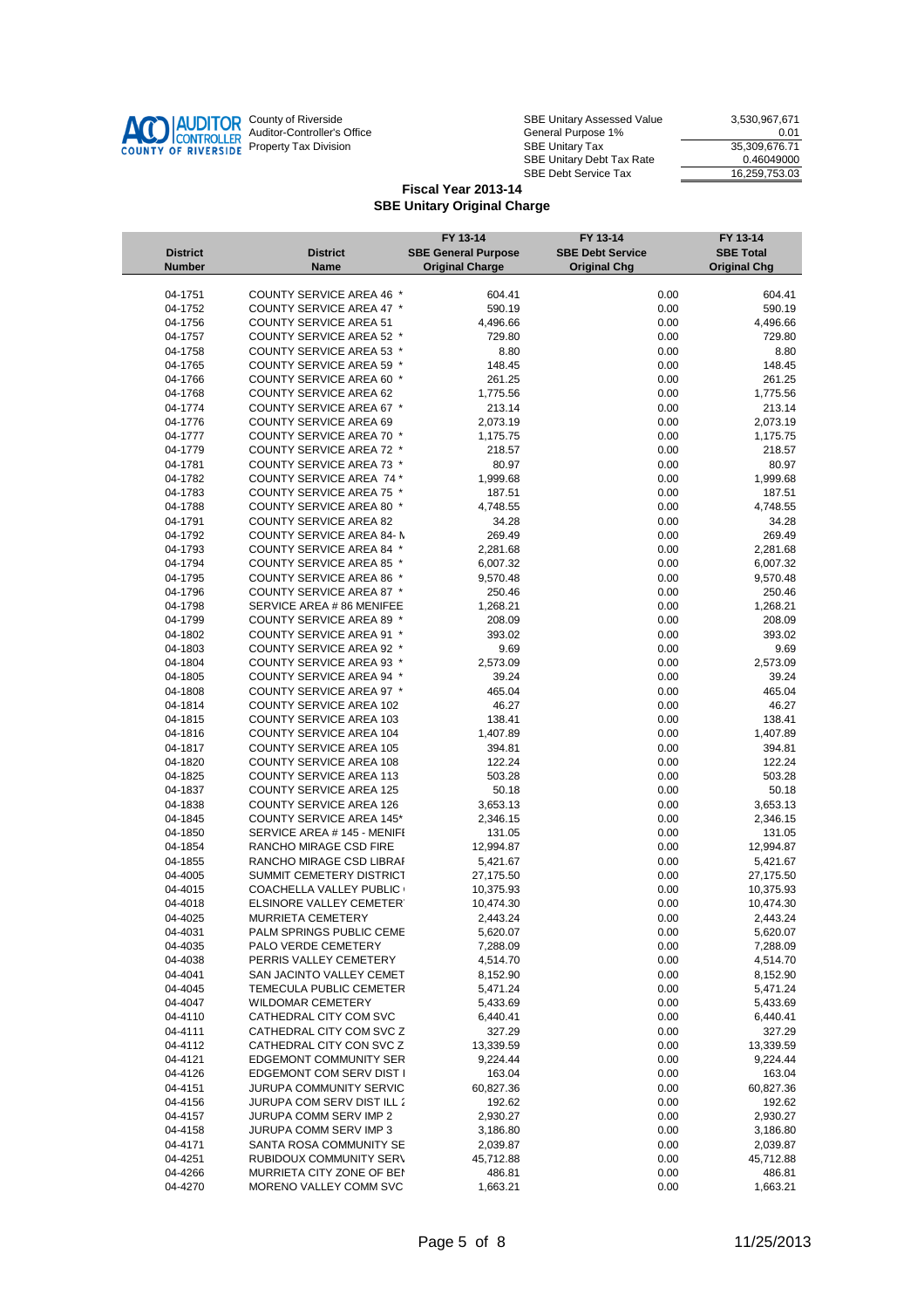

| County of Riverside         | <b>SBE Unitary Assessed Value</b>       | 3.530.967.671 |
|-----------------------------|-----------------------------------------|---------------|
| Auditor-Controller's Office | General Purpose 1%                      | 0.01          |
| Property Tax Division       | 35.309.676.71<br><b>SBE Unitary Tax</b> |               |
|                             | SBE Unitary Debt Tax Rate               | 0.46049000    |
|                             | <b>SBE Debt Service Tax</b>             | 16.259.753.03 |

|                    |                                            | FY 13-14                   | FY 13-14                | FY 13-14               |
|--------------------|--------------------------------------------|----------------------------|-------------------------|------------------------|
| <b>District</b>    | <b>District</b>                            | <b>SBE General Purpose</b> | <b>SBE Debt Service</b> | <b>SBE Total</b>       |
| <b>Number</b>      | <b>Name</b>                                | <b>Original Charge</b>     | <b>Original Chg</b>     | <b>Original Chg</b>    |
|                    |                                            |                            |                         |                        |
| 04-4271            | MORENO VAL COMM SV ZN A                    | 38,245.96                  | 0.00                    | 38,245.96              |
| 04-4272<br>04-4302 | MORENO VAL COMM SV ZN B<br>TEMECULA ZONE B | 2,236.97<br>34.95          | 0.00<br>0.00            | 2,236.97<br>34.95      |
| 04-4325            | COACHELLA FIRE PROTECTIC                   | 15,343.87                  | 0.00                    | 15,343.87              |
| 04-4331            | <b>IDYLLWILD FIRE PROTECTION</b>           | 21,494.77                  | 0.00                    | 21,494.77              |
| 04-4341            | <b>MURRIETA FIRE PROT DIST - (</b>         |                            | 0.00                    |                        |
| 04-4343            | MURRIETA FIRE POR CO FIRE                  | 39,743.62<br>36,428.93     | 0.00                    | 39,743.62              |
|                    | <b>DESERT HOSPITAL</b>                     |                            |                         | 36,428.93              |
| 04-4365<br>04-4381 | PALO VERDE VALLEY HOSPIT                   | 92,751.72                  | 0.00<br>0.00            | 92,751.72              |
| 04-4391            | SAN GORGONIO PASS MEM H                    | 7,137.57                   | 170,018.56              | 7,137.57<br>193,911.82 |
|                    |                                            | 23,893.27                  |                         |                        |
| 04-4455            | BANNING UNIF SCH DIST LIB                  | 30,563.70                  | 0.00                    | 30,563.70<br>20,062.93 |
| 04-4461            | <b>BEAUMONT LIBRARY</b>                    | 20,062.93                  | 0.00                    |                        |
| 04-4485            | PALO VERDE VALLEY LIBRAR                   | 17,402.59                  | 0.00                    | 17,402.59              |
| 04-4555            | CV MOSQ & VECTOR CONTRO                    | 88,048.12                  | 0.00                    | 88,048.12              |
| 04-4571            | N.W. MOSQUITO & VECTOR C                   | 35,750.85                  | 0.00                    | 35,750.85              |
| 04-4606            | BEAUMONT CHERRY VAL REC                    | 28,298.16                  | 0.00                    | 28,298.16              |
| 04-4611            | COACHELLA VALLEY REC ANI                   | 51,321.12                  | 0.00                    | 51,321.12              |
| 04-4621            | JURUPA AREA REC & PARK                     | 19,388.32                  | 0.00                    | 19,388.32              |
| 04-4631            | COUNTY ORTEGA TRAIL REC                    | 10,315.67                  | 0.00                    | 10,315.67              |
| 04-4646            | VALLEY WIDE REC & PARK                     | 32,468.33                  | 0.00                    | 32,468.33              |
| 04-4661            | <b>COACHELLA SANITARY</b>                  | 5,690.64                   | 0.00                    | 5,690.64               |
| 04-4671            | HOME GARDENS SANITARY                      | 3,349.61                   | 0.00                    | 3,349.61               |
| 04-4681            | <b>VALLEY SANITARY</b>                     | 17,149.86                  | 0.00                    | 17,149.86              |
| 04-4696            | THERMAL SANITARY                           | 6,498.61                   | 0.00                    | 6,498.61               |
| 04-4811            | <b>CABAZON COUNTY WATER</b>                | 3,585.33                   | 0.00                    | 3,585.33               |
| 04-4821            | COACHELLA VALLEY COUNTY                    | 115,564.62                 | 496,330.65              | 611,895.26             |
| 04-4841            | COACHELLA VAL CO WTR IMF                   | 1,862.30                   | 0.00                    | 1,862.30               |
| 04-4842            | COACHELLA VAL CO WTR IMF                   | 102.91                     | 0.00                    | 102.91                 |
| 04-4844            | COACHELLA VAL CO WTR IMF                   | 44.76                      | 0.00                    | 44.76                  |
| 04-4847            | COACHELLA VAL CO WTR IMF                   | 18,994.03                  | 0.00                    | 18,994.03              |
| 04-4849            | COACHELLA VAL CO WTR IMF                   | 480.28                     | 0.00                    | 480.28                 |
| 04-4851            | DESERT HOT SPRINGS COUN                    | 50,182.72                  | 0.00                    | 50,182.72              |
| 04-4853            | DESERT HOT SPRINGS COW                     | 9,743.78                   | 0.00                    | 9,743.78               |
| 04-4854            | DESERT HOT SPRINGS COW                     | 10,095.77                  | 0.00                    | 10,095.77              |
| 04-4855            | DESERT HOT SPRGS CO WAT                    | 4,014.30                   | 0.00                    | 4,014.30               |
| 04-4856            | DESERT HOT SPRGS CO WAT                    | 1,577.34                   | 0.00                    | 1,577.34               |
| 04-4861            | EAST BLYTHE COUNTY WATE                    | 3,320.34                   | 0.00                    | 3,320.34               |
| 04-4866            | DESERT HOT SPGS CO WTR I                   | 5,387.34                   | 0.00                    | 5,387.34               |
| 04-4867            | DESERT HOT SPRS CO WATE                    | 1,441.82                   | 0.00                    | 1,441.82               |
| 04-4869            | DESERT HOT SPRINGS COW                     | 23,348.96                  | 0.00                    | 23,348.96              |
| 04-4871            | <b>IDYLLWILD COUNTY WATER</b>              | 7,367.58                   | 0.00                    | 7,367.58               |
| 04-4872            | <b>IDYLLWILD COUNTY WATER II</b>           | 4,617.64                   | 0.00                    | 4,617.64               |
| 04-4877            | MURRIETA COUNTY WATER                      | 159.50                     | 0.00                    | 159.50                 |
| 04-4891            | PINE COVE COUNTY WATER                     | 2,569.42                   | 0.00                    | 2,569.42               |
| 04-4893            | <b>WEST VALLEY WATER</b>                   | 0.09                       | 0.00                    | 0.09                   |
| 04-4896            | YUCAIPA VALLEY COUNTY W/                   | 3,840.68                   | 0.00                    | 3,840.68               |
| 04-4897            | YUCAIPA VALLEY CO WTR IMI                  | 2,298.45                   | 0.00                    | 2,298.45               |
| 04-5121            | DESERT WATER AGENCY                        | 31,863.83                  | 3,800,506.75            | 3,832,370.58           |
| 04-5131            | DESERT WATER AGENCY 1ST                    | 10,703.50                  | 42,812.70               | 53,516.20              |
| 04-5132            | DESERT WATER AGENCY 2NI                    | 205.22                     | 15,740.20               | 15,945.42              |
| 04-5133            | DESERT WATER AGENCY 3RI                    | 398.13                     | 56,670.82               | 57,068.95              |
| 04-5134            | DESERT WATER AGENCY 4TH                    | 369.75                     | 44,441.11               | 44,810.85              |
| 04-5135            | DESERT WATER AGENCY 5TH                    | 524.12                     | 199,787.52              | 200,311.64             |
| 04-5136            | DESERT WATER AGENCY 6TH                    | 2,220.01                   | 194,990.34              | 197,210.36             |
| 04-5137            | DESERT WATER AGENCY 7TH                    | 80.62                      | 7,760.29                | 7,840.91               |
| 04-5139            | <b>DESERT WATER AGENCY 9TH</b>             | 16.22                      | 325.41                  | 341.63                 |
| 04-5141            | DESERT WATER AGENCY 10T                    | 1,193.27                   | 91,579.61               | 92,772.87              |
| 04-5171            | SAN GORGONIO PASS WTR A                    | 58,922.35                  | 2,622,050.45            | 2,680,972.81           |
| 04-5301            | METRO WATER EAST 1301999                   | 0.00                       | 1,755,771.28            | 1,755,771.28           |
| 04-5333            | M W D EAST 21ST FR 1301021                 | 0.00                       | 1.94                    | 1.94                   |
| 04-5336            | M W D EAST 24TH FR 1301024                 | 0.00                       | 26.71                   | 26.71                  |
| 04-5351            | METRO WATER WEST 130299                    | 0.00                       | 1,444,508.85            | 1,444,508.85           |
| 04-5372            | M W D WEST 11TH FR 130201                  | 0.00                       | 5,554.97                | 5,554.97               |
| 04-5401            | EASTERN MUNICIPAL WATER                    | 186,643.29                 | 0.00                    | 186,643.29             |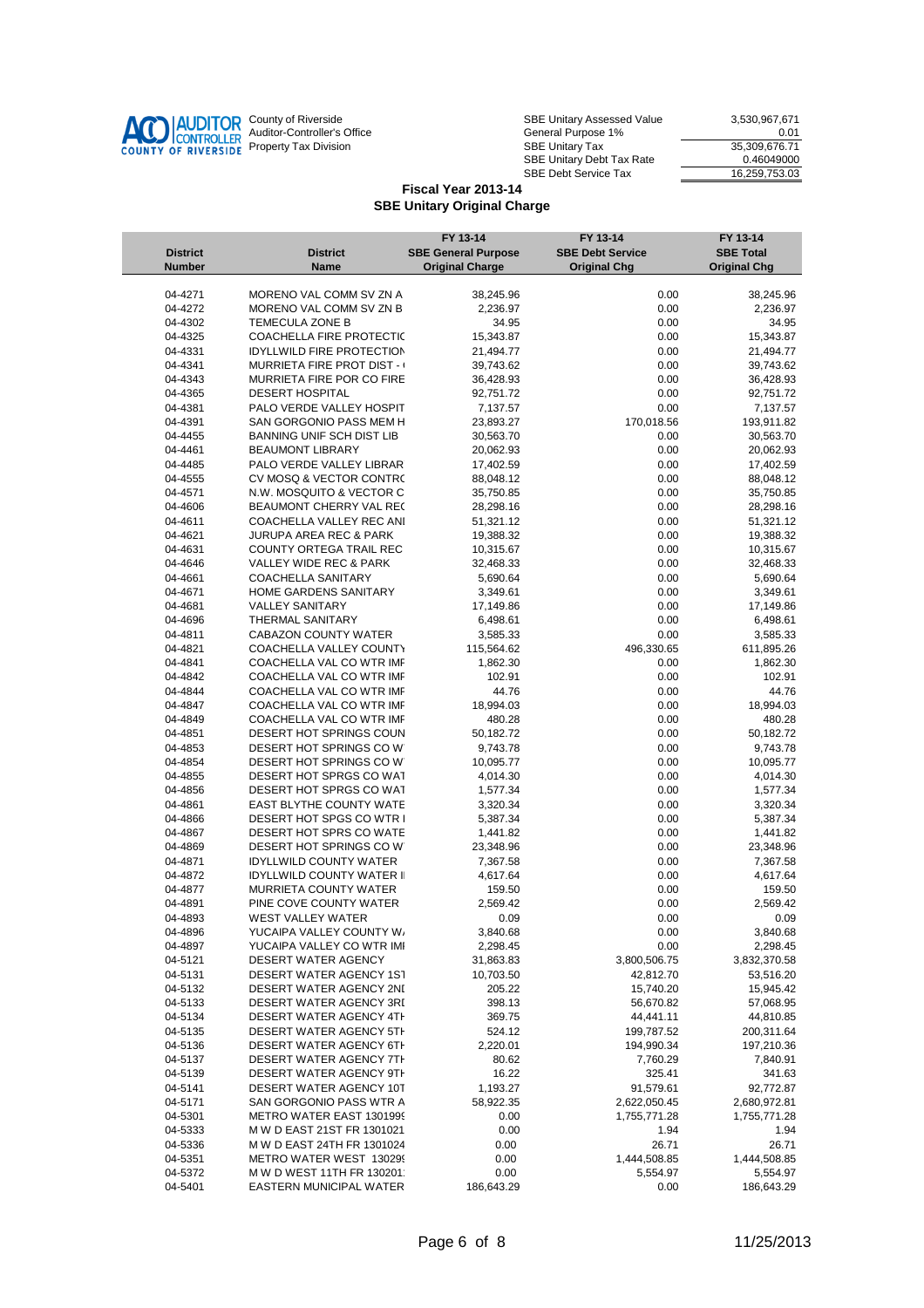

| County of Riverside         | <b>SBE Unitary Assessed Value</b> | 3.530.967.671 |
|-----------------------------|-----------------------------------|---------------|
| Auditor-Controller's Office | General Purpose 1%                | 0.01          |
| Property Tax Division       | <b>SBE Unitary Tax</b>            | 35.309.676.71 |
|                             | SBE Unitary Debt Tax Rate         | 0.46049000    |
|                             | <b>SBE Debt Service Tax</b>       | 16.259.753.03 |

|                 |                                 | FY 13-14                   | FY 13-14                | FY 13-14            |
|-----------------|---------------------------------|----------------------------|-------------------------|---------------------|
| <b>District</b> | <b>District</b>                 | <b>SBE General Purpose</b> | <b>SBE Debt Service</b> | <b>SBE Total</b>    |
| <b>Number</b>   | <b>Name</b>                     | <b>Original Charge</b>     | <b>Original Chg</b>     | <b>Original Chg</b> |
|                 |                                 |                            |                         |                     |
| 04-5404         | EASTERN MUNICIPAL WATER         | 60,613.57                  | 0.00                    | 60,613.57           |
| 04-5411         | EASTERN MUN WATER 1ST FI        | 36,006.98                  | 0.00                    | 36,006.98           |
| 04-5412         | <b>EASTERN MUN WATER 2ND F</b>  | 3,511.38                   | 0.00                    | 3,511.38            |
| 04-5413         | <b>EASTERN MUN WATER 3RD F</b>  | 4,281.47                   | 0.00                    | 4,281.47            |
| 04-5414         | <b>EASTERN MUN WATER 4TH FI</b> | 105.01                     | 0.00                    | 105.01              |
| 04-5415         | <b>EASTERN MUN WATER 5TH FI</b> | 4,069.97                   | 0.00                    | 4,069.97            |
| 04-5416         | <b>EASTERN MUN WATER 6TH FI</b> | 1,047.87                   | 0.00                    | 1,047.87            |
| 04-5417         | <b>EASTERN MUN WATER 7TH FI</b> | 1,125.98                   | 0.00                    | 1,125.98            |
| 04-5418         | <b>EASTERN MUN WATER 8TH FI</b> | 564.94                     | 0.00                    | 564.94              |
| 04-5419         | EASTERN MUN WATER 9TH FI        | 22.21                      | 0.00                    | 22.21               |
| 04-5421         | <b>EASTERN MUN WATER 10TH I</b> | 179.30                     | 0.00                    | 179.30              |
| 04-5422         | <b>EASTERN MUN WATER 11TH I</b> | 77.71                      | 0.00                    | 77.71               |
| 04-5423         | EASTERN MUN WATER 12TH I        | 4.10                       | 0.00                    | 4.10                |
| 04-5424         | EASTERN MUN WATER 13TH I        | 17,090.29                  | 0.00                    | 17,090.29           |
| 04-5425         | EASTERN MUN WATER 14TH I        | 4,084.70                   | 0.00                    | 4,084.70            |
| 04-5426         | EASTERN MUN WATER 15TH I        | 864.12                     | 0.00                    | 864.12              |
| 04-5427         | EASTERN MUN WATER 16TH I        | 12.31                      | 0.00                    | 12.31               |
| 04-5428         | EASTERN MUN WATER 17TH I        | 19.87                      | 0.00                    | 19.87               |
| 04-5429         | EASTERN MUN WATER 18TH I        | 266.15                     | 0.00                    | 266.15              |
| 04-5430         | EASTERN MUN WATER 19TH I        | 619.97                     | 0.00                    | 619.97              |
| 04-5434         | EASTERN MUN WATER 20TH I        | 143.03                     | 0.00                    | 143.03              |
| 04-5435         | EASTERN MUN WATER 21ST I        | 460.10                     | 0.00                    | 460.10              |
| 04-5437         | <b>EASTERN MUN WATER 22ND</b>   | 1,275.67                   | 0.00                    | 1,275.67            |
| 04-5443         | EASTERN MUN WATER 24TH I        | 1,848.66                   | 0.00                    | 1,848.66            |
| 04-5453         | EASTERN MUN WATER IMP DI        | 43,122.80                  | 0.00                    | 43,122.80           |
| 04-5455         | EASTERN MUN WATER IMP DI        | 33.19                      | 0.00                    | 33.19               |
| 04-5457         | EASTERN MUN WATER IMP DI        | 145.80                     | 0.00                    | 145.80              |
| 04-5459         | EASTERN MUN WATER IMP DI        | 1,701.27                   | 0.00                    | 1,701.27            |
| 04-5461         | EASTERN MUN WATER IMP DI        | 7,105.66                   | 0.00                    | 7,105.66            |
| 04-5462         | EASTERN MUN WATER IMP DI        | 215.80                     | 0.00                    | 215.80              |
| 04-5463         | EASTERN MUN WATER IMP DI        | 443.56                     | 0.00                    | 443.56              |
| 04-5464         | EASTERN MUN WATER IMP DI        | 10,774.09                  | 0.00                    | 10,774.09           |
| 04-5466         | EASTERN MUN WATER IMP DI        | 26.05                      | 346.59                  | 372.64              |
| 04-5468         | EASTERN MUN WTR IMP DIST        | 24,142.54                  | 0.00                    | 24,142.54           |
| 04-5469         | EASTERN MUN WATER IMP DI        | 478.85                     | 468.78                  | 947.63              |
| 04-5473         | EASTERN MUN WTR IMP DIST        | 2,806.32                   | 1,115.79                | 3,922.11            |
| 04-5474         | EASTERN MUN WTR IMP DIST        | 0.00                       | 175,736.21              | 175,736.21          |
| 04-5483         | EASTERN MUN WATER IMP DI        | 6,584.70                   | 0.00                    | 6,584.70            |
| 04-5484         | EASTERN MUN WTR IMP DIST        | 10,237.32                  | 0.00                    | 10,237.32           |
| 04-5489         | EASTERN MUN WTR IMP DIST        | 1,078.73                   | 875.85                  | 1,954.58            |
| 04-5491         | EASTERN MUN WTR IMP DIST        | 9,871.90                   | 0.00                    | 9,871.90            |
| 04-5493         | EASTERN MUN WATER IMP DI        | 8,528.80                   | 0.00                    | 8,528.80            |
| 04-5494         | EASTERN MUN WTR IMP DIST        | 976.94                     | 3,140.83                | 4,117.77            |
| 04-5495         | EASTERN MUN WATER IMP DI        | 267.62                     | 111.34                  | 378.95              |
| 04-5496         | EASTERN MUN WTR IMP DIST        | 778.49                     | 1,716.37                | 2,494.86            |
| 04-5497         | EASTERN MUN WTR IMP DIST        | 333.07                     | 0.00                    | 333.07              |
| 04-5498         | EASTERN MUN WTR IMP DIST        | 44,321.33                  | 531,899.10              | 576,220.43          |
| 04-5501         | ELSINORE VALLEY MUNICIPAI       | 77,599.47                  | 0.00                    | 77,599.47           |
| 04-5512         | ELSINORE VAL MUN WTR 2ND        | 3,823.32                   | 0.00                    | 3,823.32            |
| 04-5513         | ELSINORE VAL MUN WTR 3RD        | 0.08                       | 0.00                    | 0.08                |
| 04-5514         | ELSINORE VAL MUN WTR 4TH        | 225.31                     | 0.00                    | 225.31              |
| 04-5515         | ELSINORE VAL MUN WTR 5TH        | 203.22                     | 0.00                    | 203.22              |
| 04-5516         | ELSINORE VAL MUN WTR 6TH        | 7,673.05                   | 0.00                    | 7,673.05            |
| 04-5517         | ELSINORE VAL MUN WTR 7TH        | 59.45                      | 0.00                    | 59.45               |
| 04-5519         | ELSINORE VAL MUN WTR 9TH        | 3.64                       | 0.00                    | 3.64                |
| 04-5520         | ELSINORE VAL MUN WTR 10T        | 137.42                     | 0.00                    | 137.42              |
| 04-5552         | ELS VAL MUN WTR IMP 1 1ST       | 663.76                     | 0.00                    | 663.76              |
| 04-5601         | LAKE HEMET MUNICIPAL WAT        | 32,268.56                  | 0.00                    | 32,268.56           |
| 04-5611         | LAKE HEMET MUNICIPAL WTR        | 766.66                     | 0.00                    | 766.66              |
| 04-5651         | SAN BERNARDINO V MUN WT         | 559.46                     | 9,944.09                | 10,503.55           |
| 04-5701         | <b>WESTERN MUNICIPAL WATEF</b>  | 124,563.18                 | 0.00                    | 124,563.18          |
| 04-5711         | WESTERN MUN WATER 1ST F         | 4,066.58                   | 0.00                    | 4,066.58            |
| 04-5712         | WESTERN MUN WATER 2ND F         | 126.11                     | 0.00                    | 126.11              |
| 04-5713         | WESTERN MUN WATER 3RD F         | 1,728.87                   | 0.00                    | 1,728.87            |